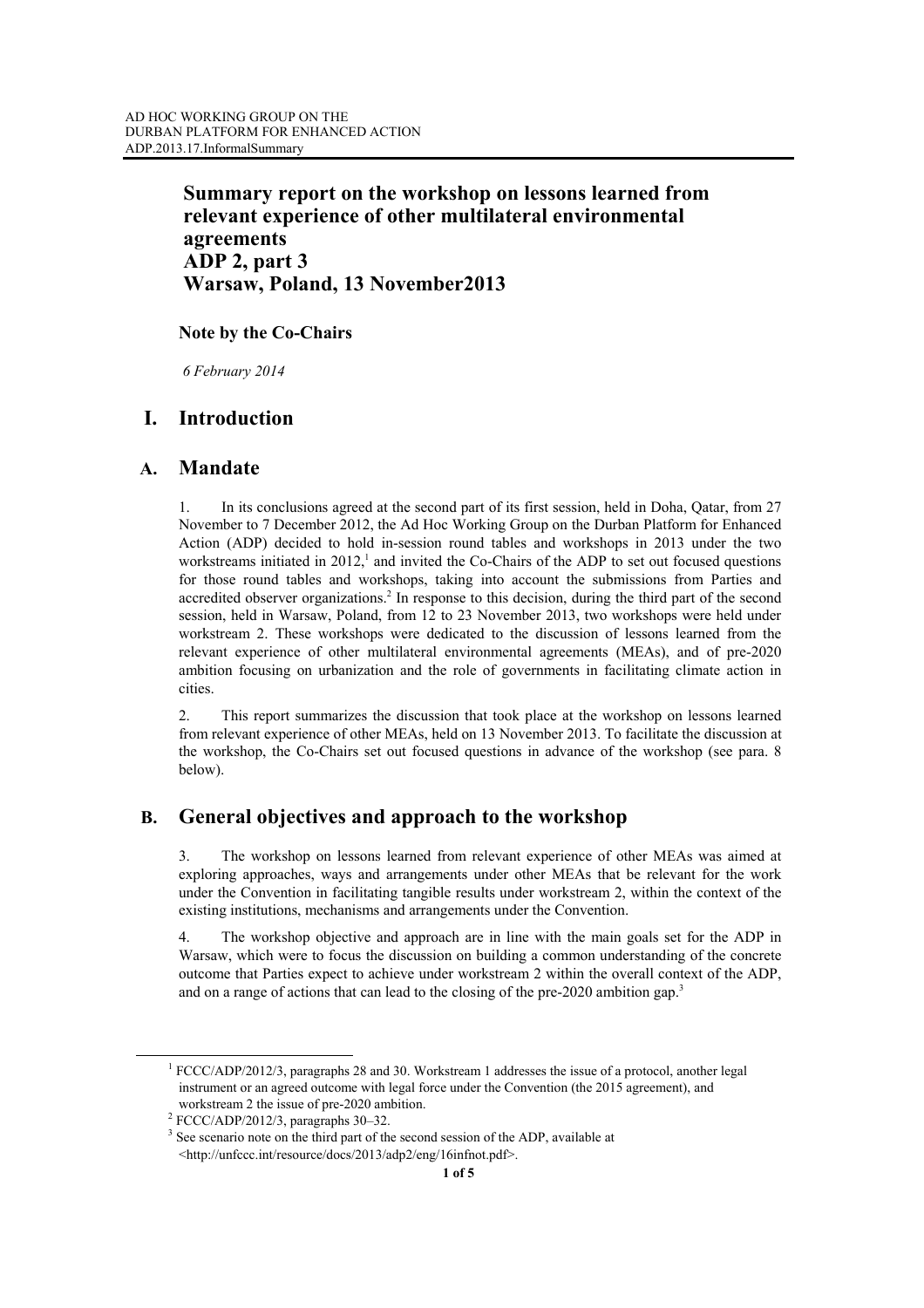### **II. Summary of the proceedings**

5. The Co-Chairs of the ADP, Mr. Kishan Kumarsingh (Trinidad and Tobago) and Mr. Artur Runge-Metzger (European Union), facilitated the discussion at the workshop. In their opening remarks, the Co-Chairs invited participants to engage in discussion on identification of concrete approaches, ways and arrangements leading to an increase in ambition, by learning from the relevant experience of other multilateral processes, and on how this experience could be relevant for workstream 2.

6. The workshop was organized in two parts. Part I included three scene-setting interventions on the experience of three MEAs made by: Mr. John Scanlon, Secretary-General of the secretariat of the Convention on International Trade in Endangered Species of Wild Fauna and Flora (CITES); Mr. Jorge Ocaña, Task Manager on Persistent Organic Pollutants (POPs) and chemicals, Chemicals Branch/Global Environment Facility (GEF) Operations, Department of Technology, Industry and Economics of the United Nations Environment Programme (UNEP) on the Stockholm Convention on POPs; and Ms. Megumi Seki, Acting Deputy Executive Secretary and Senior Scientific Affairs Officer of the Ozone Secretariat at UNEP on the Montreal Protocol on Substances that Deplete the Ozone Layer (MP) of the Vienna Convention for the Protection of the Ozone Layer.4

Part II of the workshop was dedicated to a general discussion open to all Parties and observers on the approaches to and arrangements for increasing ambition that have been used by other MEAs, and on the extent to which these could be replicated in the UNFCCC context. The discussion addressed the three scene-setting presentations referred to above and was focused on the following questions:

> (a) What could the UNFCCC process learn from the implementation of other MEAs in terms of approaches, ways and arrangements to assist Parties in enhancing implementation at the national level?

> (b) Which provisions and incentives could lead to enhanced cooperation with regard to the implementation of commitments under the UNFCCC?

> (c) How could the UNFCCC catalyse action at all levels – international, national and subnational?

8. Six Parties and groups of Parties and one observer took the floor to pose questions to the presenters during the general discussion. These questions lead to an open and proactive discussion at the workshop. The workshop concluded with a short summary of key messages, presented by the Co-Chairs. These messages are available on the UNFCCC website.<sup>5</sup>

# **III. Summary of the workshop presentations and discussion**

#### **A. Presentations on multilateral environmental agreements**

9. The workshop opened with three presentations. Mr. Scanlon presented the experience gathered in the implementation of CITES since the treaty entered into force in 1975. CITES is a trade regulation and biodiversity conservation instrument used by 179 Parties to regulate trade in more than 35,000 animal and plant species. CITES Parties take on the international obligations regulating transit, import and export operations and implement supporting domestic measures. In framing obligations, CITES does not differentiate responsibilities by Parties but it recognizes the

 $\overline{4}$ <sup>4</sup> The presentations are available at <http://unfccc.int/meetings/bonn\_jun\_2013/workshop/7874.php>.

 $5$  The take-home messages from the workshop are available at

 $\text{th}(t)$ ://unfccc.int/files/meetings/warsaw\_nov\_2013/application/pdf/adp2.3\_ws2\_workshop\_on\_multilateral\_e nvironmental agreements take home messages.pdf>.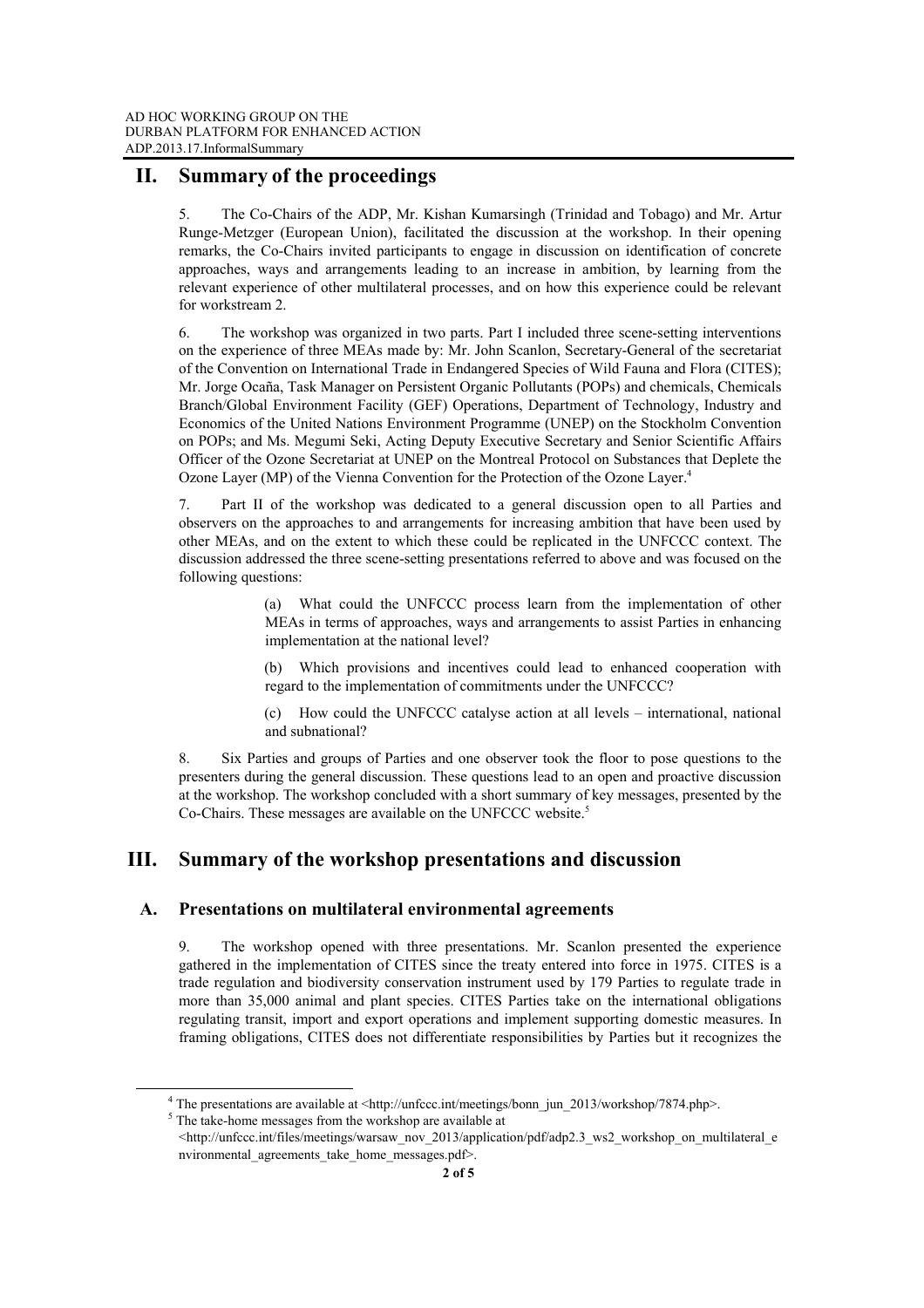principle of respective capabilities in a practical way and on a case-by-case basis, taking into account specific national circumstances.

10. The implementation of CITES is linked to a number of global and national framework strategies addressing the implementation of the United Nations Millennium Development Goals, the outcome document of the Rio+20 Conference held in 2012, the Strategic Plan for Biodiversity of the Convention on Biological Diversity, as well as national biodiversity strategies and action plans and the United Nations Development Assistance Frameworks. The CITES secretariat plays a catalytic role in advancing the implementation through designated CITES national authorities, building on a number of international partnerships and regional agreements, and is assisting Parties in complying with their obligations. Monitoring and measuring of the impact of CITES decisions are based on the science-based data management tools. The GEF plays a role of the financial mechanism of CITES and relies on external financial support and private sector contributions.

11. Mr. Ocaña made a presentation on UNEP's experience in promoting national implementation plans (NIPs) for the Stockholm Convention. He explained the basic components of NIPs and the lessons learned and challenges associated with their implementation at the national and international levels. Creation of national multi-stakeholder teams, mainstreaming of considerations related to POPs management into broader national development agendas and aligning the priorities set in NIPs with national agendas were proven to be effective ways to advance the implementation at the national level.

12. The international support in the form of financial resources delivered through the GEF, technical guidance provided by the POPs secretariat and implementation assistance through GEF implementing agencies accelerated the implementation of the Stockholm Convention at the national level. The implementation of NIPs revealed some of the challenges faced by Parties: (a) the need to clearly spell out the benefits and impact on environment and public health associated with the POPs management; (b) the challenge of making a realistic assessment of the country needs and priorities; (c) the need to establish a balance between those needs and priorities, on the one hand, and available support, on the other hand; and (d) the needed improvements in the mechanisms used to control the efficiency of financing.

13. In her presentation, Ms. Seki focused on the features of the MP that secured its successful implementation, as evidenced by the high level of compliance that resulted in an effective phaseout of ozone-depleting substances (ODS). She explained how the principles and the approaches used by the MP lead to success in its implementation. More specifically, Ms. Seki noted that MP implementation is based on the principles of common but differentiated responsibility, equity and fairness and recognition of specific domestic needs of different countries. The national ozone units were responsible for the national implementation, with support provided through the Multilateral Fund. This was complemented by a targeted compliance assistance programme aimed at capacity building and institutional strengthening, as well as coordination at the international level that could ensure continuity and sustainability of action at the country level. The assistance programme supports implementation through North-South and South-South cooperation that enables an exchange of experience, skills and expertise between developing and developed countries.

14. Ms. Seki acknowledged the gradual approach adopted by the MP, also known as the "start and strengthen approach", to control measures aimed at the reduction of consumption of ODS, which was strengthened through a number of adjustments and amendments based on periodic scientific assessments of implementation. As the result of this approach, which was based on the principle of "success brings success", currently 96 chemicals are required to be phased out completely under the MP. Ms. Seki also acknowledged that one of the keys to the success of the MP is its innovative financial mechanism that enables a successful partnership between developed and developing countries. The implementation of the MP is financed through projects and activities implemented by international organizations and bilateral agencies. So far, more than 6,000 projects and activities have been approved under the Fund in 148 countries.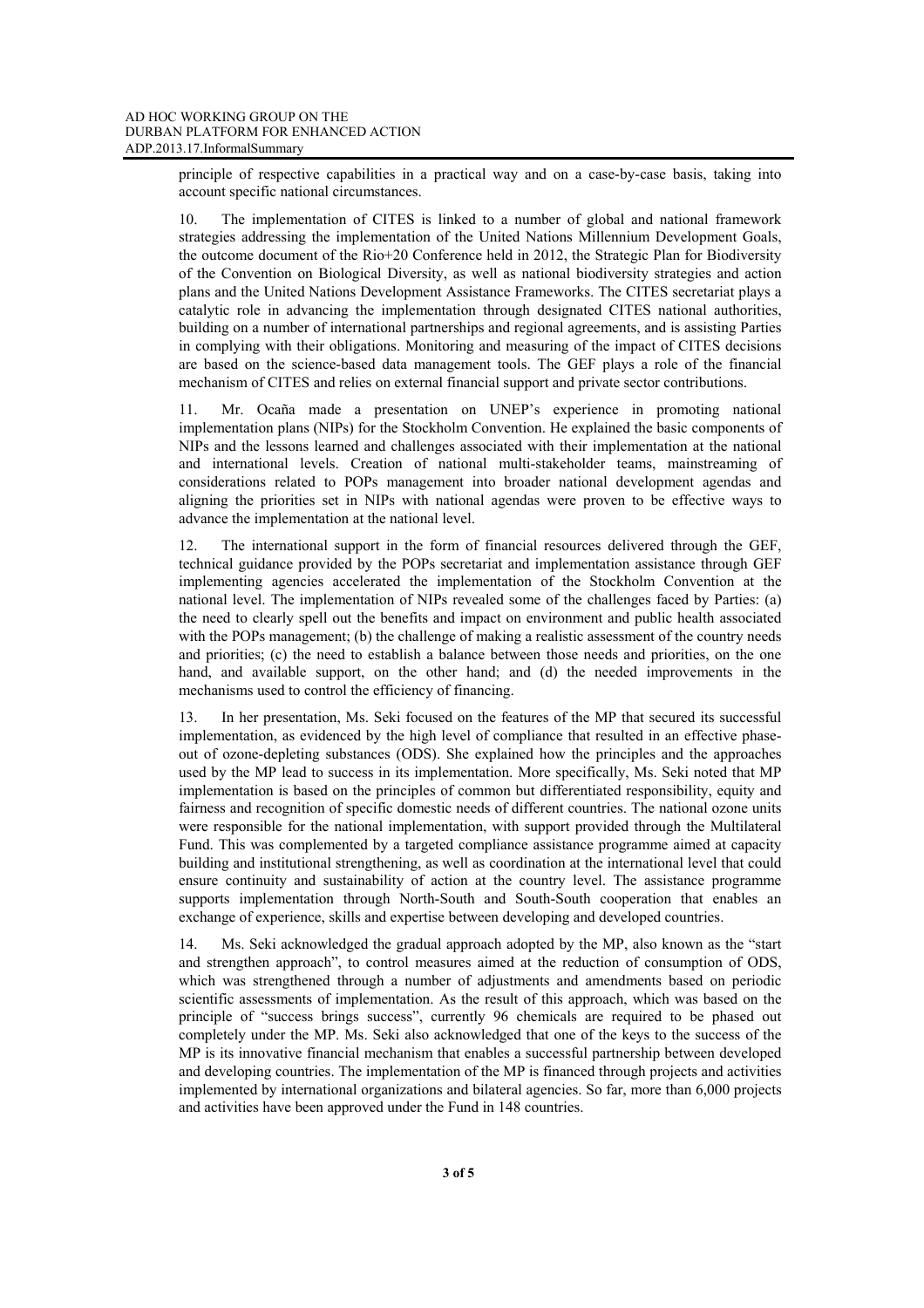#### **B. Questions and answers session, and general discussion**

15. During the general discussion, the participants posed questions to the presenters on how Parties could opt in and out of the obligations under individual MEAs, on the role of national authorities, on ways to increase domestic capacity in developing countries, on ways to accelerate implementation by developed countries, on the role of international organizations in the implementation of those MEAs, on the regulation of non-ODS under the MP and on the provisions for non-Party participation and implementation of domestic measures.

16. In response to those questions, the presenters elaborated on the relevant provisions on opting in and out of the obligations. For example, under CITES, Parties can add to or subtract species from the list of traded species and enter a 90-day reservation on such provisions, while under the Stockholm Convention there are opt in and out provisions with regard to the nine new POPs that were added to the list of controlled POPs in 2009 (there are no such provisions with regard to the original 12 POPs added to the Stockholm Convention).

17. With regard to the role of national authorities, Ms Seki clarified that the national ozone units played a very important role in phasing out ODS through preparation of country programmes, in particular in developing countries, to receive funding and capacity-building assistance from the Multilateral Fund and identify needs and coordinate activities at the national level. The presenters highlighted that with regard to the distinction between implementation by developed and developing countries, the fulfilment of obligations is linked to domestic circumstances. For example the NIPs on POPs have to be prepared by both developed and developing countries, but they include priorities and measures based on specific country situations.

18. Regarding the role of international organizations, Mr. Scanlon clarified the relationship between UNEP and CITES, which is based on the memorandum of understanding that makes it clear that UNEP provides administrative services and that the Conference of the Parties of CITES is sovereign in determining the secretariat's work programme, budget and expenditure. A similar arrangement is applied under the Stockholm Convention.

19. Ms. Seki mentioned the significant impact on climate protection of phasing out ODS, which are also greenhouse gases, and the ongoing discussion under the MP on the inclusion of hydrofluorocarbons (HFCs), which are greenhouse gases with high global warming potential controlled under the Kyoto Protocol. She explained that there is a proposal for the consumption and production of HFCs to remain controlled by the MP, which would act as one of the multilateral mechanisms that could help phase out HFCs.

20. The three MEAs have different provisions on non-Party participation. For example, under CITES, a Party that entered a reservation with regard to a species that is on the list of traded species is treated as a non-Party with respect to that species, but this non-Party would follow the standard requirements for the procedure for trading with a Party. Before the MP achieved universal participation, comparable domestic measures by non-Parties were encouraged through invitations to participate in relevant meetings of Parties under the MP.

#### **C. Further reflections**

21. The experience of the MEAs presented at the workshop covers a broad range of aspects of multilateral cooperation in the area of international environmental management, namely biodiversity conservation and trade regulation, chemical waste management and ozone layer protection. The three presentations and the ensuing discussion on the experience of these MEAs suggested that they shared some common features and approaches to provision of support for implementation by developing countries. However, there are also some differences in these approaches that stem from the specific needs and concerns of developing countries in implementing each of these agreements. Many approaches to support the MEA implementation, in particular by developing countries, as summarised below could be also applied, after making necessary changes and adjustments, under the UNFCCC.